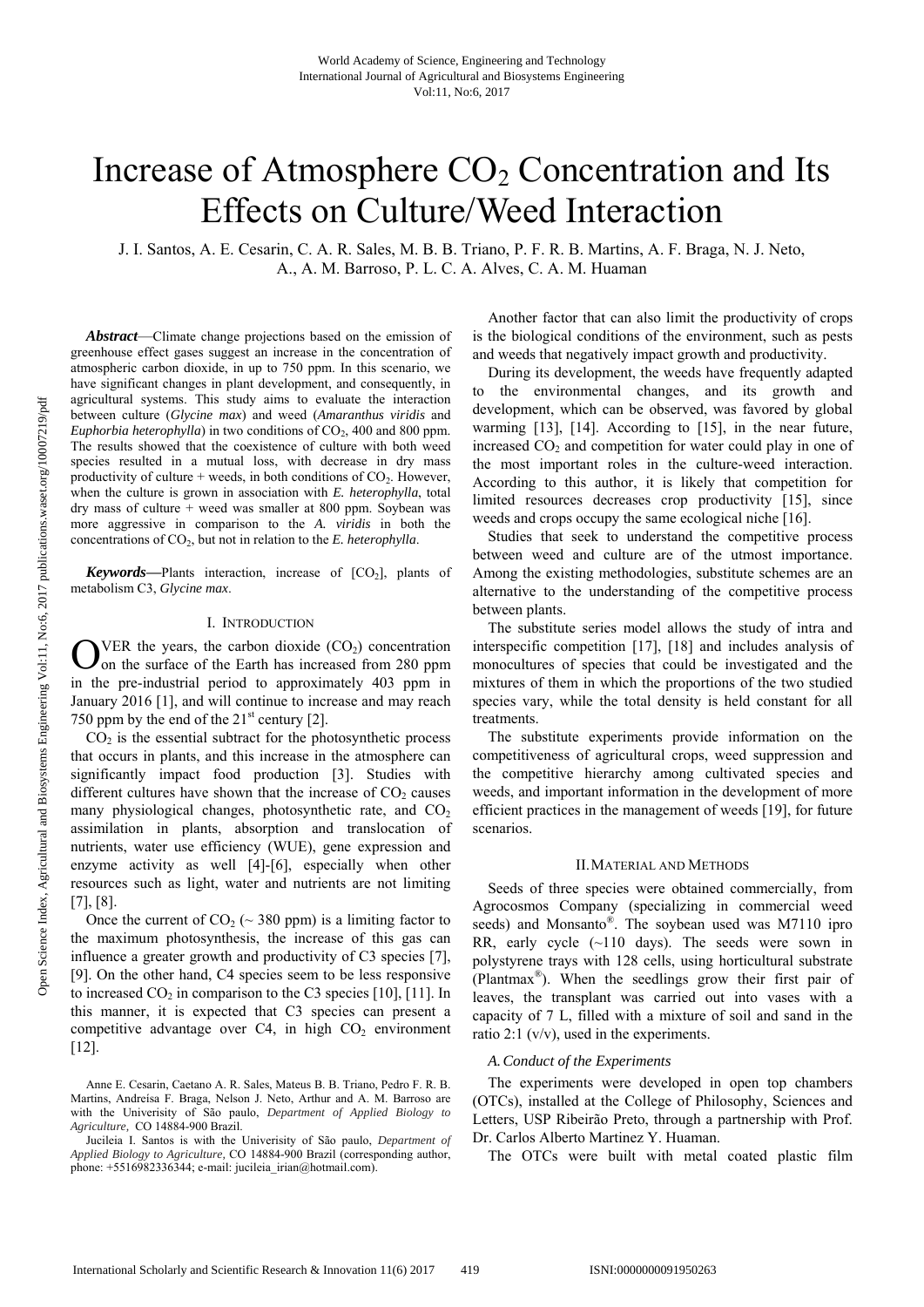structure with dimensions of 1.5 m high by 1 m in diameter. A total of six boards were used, three of those with  $CO<sub>2</sub>$ concentration of approximately 400 ppm (environment treatment) and three of 800 ppm (high  $CO<sub>2</sub>$  treatment). In chambers with a high  $CO<sub>2</sub>$ , maintaining the concentration around 800 ppm, a cylinder was engaged (33 kg of  $CO<sub>2</sub>$ ), through an external pipe. The injected  $CO<sub>2</sub>$  was mixed with natural environmental air through a fan present in the chamber, forcing air entry into the chambers (Fig. 1). Since it is a semi-open system, there was a  $10\%$  ( $\pm$ ) variation considered for the  $CO<sub>2</sub>$  concentration.



Fig. 1 OTCs used in the experiments. Control without  $CO<sub>2</sub>$  injection (A), enriched treatment with  $CO<sub>2</sub>$  (B)

Irrigation was automated through a drip system triggered by a timer three times a day (Fig. 2), for a total of 350 mL/day, volume needed to keep the substrate of the field capacity.



Fig. 2 Irrigation system in the OTCs' vases

To maintain good health conditions for plants, preventive applications and curative of insecticide (Curyom® 550 EC – 150 mL ha<sup>-1</sup>) and fungicides (Orkestra® SC-350 mL ha<sup>-1</sup>) were applied.

## *B.Competition Experiment (Additive Series and Substitutes)*

Initially, the weed (*Euphorbia heterophylla - wild poinsettia* and *Amaranthus viridis -* Slender Amaranth) and culture (*Glycine max*) were grown separately, i.e. no coexistence of plants, with the aim of determining the critical density of the populations (plants.m-2) from which the dry matter per unit area  $(g.m<sup>2</sup>)$  becomes independent of the population, according to the "law of constant final production" [20]. We used the densities of 1, 2, 4, and 8 plants per vase, approximately equivalent to 204, 408, 816, and  $1632$  plants.m<sup>-2</sup>. The experimental design was random blocks with subdivided portions, with three replications in factorial scheme 4 x 2, four densities (204, 408, 816, and 1632 plants  $m<sup>-2</sup>$ ) and two concentrations of atmospheric  $CO<sub>2</sub>$  ( $\sim$  400 and 800 ppm). The plots were considered the two concentrations of  $CO<sub>2</sub>$  and the subplots plant densities. The blocks are represented by the chambers.

50 days after the transplant, the plants were evaluated on their photosynthetic characteristics in the period of 9 to 12 hours, using the second leaf fully expanded to every weed and second trefoil for soybeans. Leaf area of plants and the dry mass of the shoot area were evaluated as well. To assess the photosynthetic characteristics, an infrared gas analyzer device (IRGA; Li-Cor 6400) was used and attached to a chamber that allows the control of light, temperature, and  $CO<sub>2</sub>$ concentration.

The analysis for the obtaining of the population was critical as described by [21]. With the values obtained from dry mass, the reciprocal of the biomass was calculated  $(1/w)$  by:

$$
\frac{1}{w} = \frac{N}{Y}
$$
 (1)

where the reciprocal is the relationship between the density of plants (N) and biomass produced per unit area (Y). With mutual values, a linear regression analysis of model is generated:

$$
\frac{1}{w} = b0 + b1 \times N \tag{2}
$$

in which the value of the b stands for the biomass that an isolated plant produces and that is augmented in b1 units at each increase in the population of this specie. Maximum biomass production of the species is given by the inverse of b1:

$$
Ymax = \frac{1}{b_1} \tag{3}
$$

The critical density of the population was adjusted by an equation of biomass produced in density function:

$$
Y = \frac{N}{b0 + b1 \times N} \tag{4}
$$

The critical population is a population close to the value of Y max.

As a result, two experiments were carried out in the series of substitution, considering the density of 1632 plants m-2. In each series, the proportions between plants of soybeans and slender amaranth (experiment 1) and between soybeans and wild poinsettia (experiment 2) were 100:0 (pure stand of g. max), 75:25, 50:50, 25:75 and 100:0% (pure stand of slender amaranth or wild poinsettia).

50 days after the transplant, the plants were evaluated by the leaf area and dry mass of the shoot area. For soybeans, the photosynthetic characteristics, quantum efficiency of photosystem II and chlorophyll content were evaluated as well, following more criteria adopted in the series.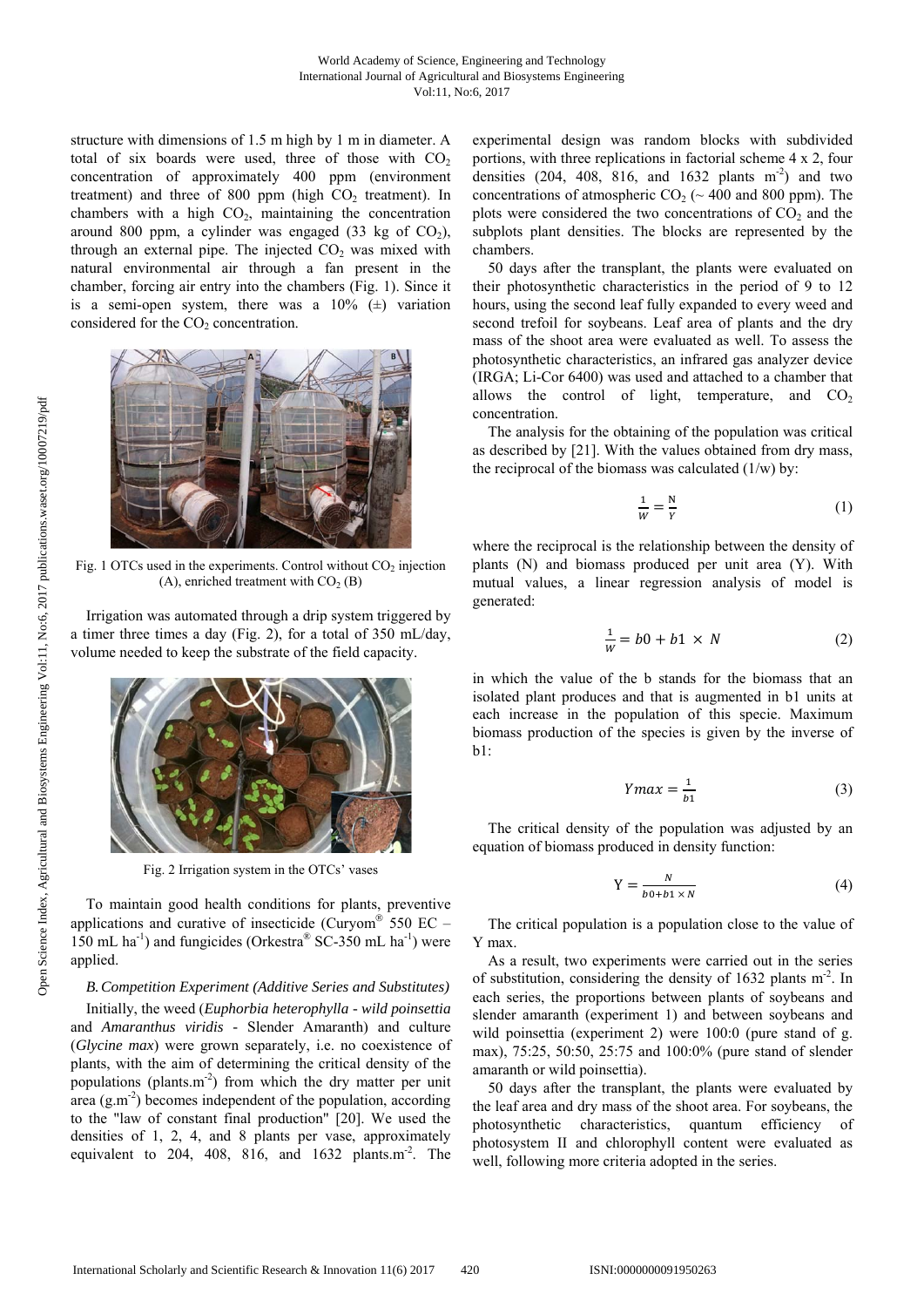The data obtained were analyzed qualitatively and quantitatively by means of graphical analysis following the models proposed by [22].

For the qualitative analysis, also called conventional method to substitute experiments [23], it was necessary to calculate the relative productivity of biomass of shoot areas of each treatment and species.

The formula of the relative productivity in density function described by [24] was used to obtain the relative productivity (YR):

$$
YR = p \times \frac{Ymist}{Ymax}
$$
 (5)

Being p the percentage density of the species concerned, ranging from 0 to 1, Ymist is the productivity of treatment in coexistence with the second specie, and Ymax is the productivity of species in monoculture obtained in the experiment.

A spreadsheet chart was created with data from the relative productivity of each species and the total relative productivity which is the sum of the capacities on the separate species. It was also placed in the theoretical equality line, which represents the relative productivity if none of the species suffered any interference, which goes from 0 to 1 for the species separately, and a line in 1, for the relative production total. When the values of a species are above the line of equality, there was an increase in the production of the same. If the values below are the same, there was decreased productivity [25].

With the points obtained, the difference as to the line of equality was calculated. Using the t-test, it was verified that the difference between the line of equality and productivity is different, a nulled hypothesis would be when the average was equal to zero (H0 = 0; H1  $\neq$  0).

The relative coefficient of overpopulation (CRO) was also calculated, proposed by [22], which measures the aggressiveness of the two species, to proportion of plant in critical density adopted, using:

$$
RCO = \frac{\frac{(DSc\ coexistence)}{(DSw\ coexistence)}}{\frac{(DSc\ nonoculture)}{(DSw\ monoculture)}}
$$
\n(6)

where DSc is the dry mass of soybeans and MSw is the weed plant dry mass (slender amaranth or wild poinsettia).

The charts and regression analyses for this experiment were carried out with the statistical software Origin 8.0.

# III. RESULTS AND DISCUSSION

The results of the experiment of monoculture, analyzed according to the final constant production, are represented in Figs. 3-5. Maximum production expected from dry mass of shoot area (Y max) for soybeans was 4,701.92 and 4,001.83 g.  $m<sup>-2</sup>$ , under the conditions of 400 and 800 ppm of CO<sub>2</sub>, respectively (Figs. 3 (A) and (B)), whereas for the slender amaranth, the Y Max was 1,365.98 and 1,333.62 g. m<sup>-2</sup>, 400 and 800 ppm (Figs. 4 (A) and (B)). For the wild poinsettia, the Y Max was increased to 800 ppm  $(1,564.84 \text{ g. m}^{-2})$  compared to 400 ppm  $(1,056.30 \text{ g. m}^{-2})$  (Figs. 5 (A) and (B)). Based on Y Max theory, it is observed that only the wild poinsettia was favored with the increase of atmospheric  $CO<sub>2</sub>$  by elevating its expected production in approximately 32%. In contrast, for the cultivation of soybeans and slender amaranth, this  $CO<sub>2</sub>$ increase represented a reduction in the maximum production of approximately 15% and 2.3%, respectively.



Fig. 3 Reciprocal (A) and expected production of shoot dry mass (B) of soybeans in two  $CO_2$  conditions, 400 and 800 ppm

Based on the linear equation, it was observed that each plant increased the soy population, and the dry mass per plant was reduced by  $0.00021$  g when in 400 ppm of  $CO<sub>2</sub>$  condition and 0.00025 g in 800 ppm. The same is valid for the slender amaranth; each increased plant population, and the dry mass per plant was reduced in 0.00073 and 0.00075g, under 400, and 800 ppm, respectively. Different results were observed for the wild poinsettia, where further reduction in dry mass per plant occurred to 400 ppm (0.00095g) in comparison to 800 ppm (0.00064 g). The number of plants required for biomass, increase to be 50% of the maximum production expected (Kn) was 3,962.87 and 2,496.86 plants  $m^2$  for soybeans, and 132.42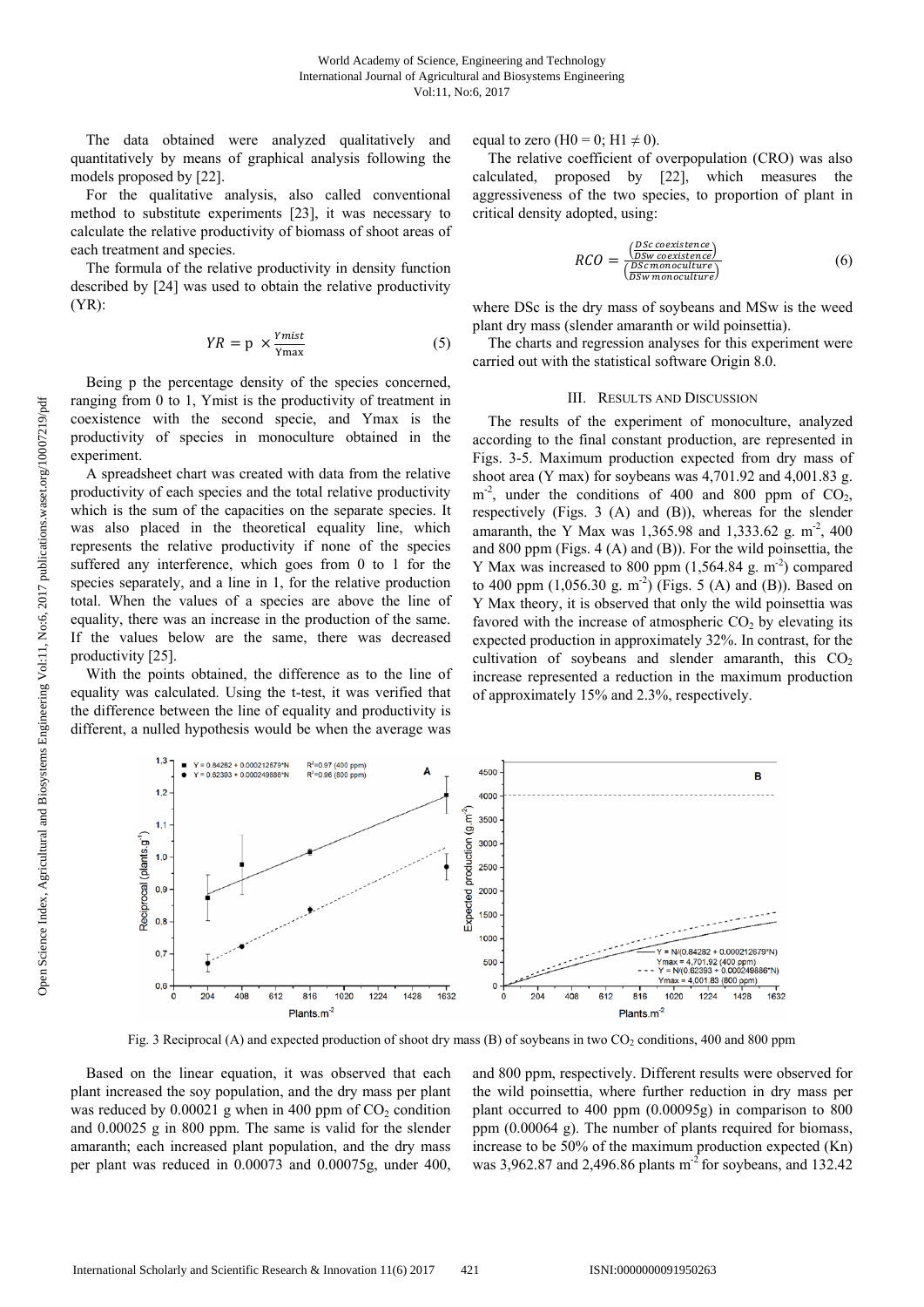38.49 plants  $m<sup>2</sup>$  to slender amaranth, and 240.73 and 389.85 plants  $m<sup>2</sup>$  for wild poinsettia, 400 and 800 ppm of CO<sub>2</sub>, respectively.

As more plants are required to reach 50% of the maximum production expected, i.e. the higher the Kn, the smaller the intraspecific competition. In this way, based on reduction of dry mass per plant and the value of Kn, it is evident that both soybeans and the slender amaranth presented higher intraspecific competition in condition of 800 ppm compared to  $400$  ppm of  $CO<sub>2</sub>$ . In contrast, the wild poinsettia presented higher intraspecific competition of 400 ppm as compared to 800. These data can justify the fact that only the wild poinsettia has presented higher production expected to 800 ppm, since in this condition, the ability to use the resources of the natural environment for this species is greater.

The density of the plants above which there was no significantly increase of expected production was approximately 1632 plants  $m<sup>2</sup>$ , for the slender amaranth (Fig. 4 (B)). As for the soybeans and the wild poinsettia, they did not reach the maximum Y (about 9,380 and 12,000 plants  $m<sup>2</sup>$ , respectively), and a critical density of slender amaranth was used for the substitutive experiment, following the demand of this type of design in which a lower critical density must be used among the species worked.



Fig. 4 Reciprocal (A) and expected production to shoot dry mass (B) of slender amaranth on two CO<sub>2</sub> conditions, 400 and 800 ppm



Fig. 5 Reciprocal (A) and expected production to shoot dry mass (B) of wild poinsettia in two  $CO_2$  conditions, 400 and 800 ppm

The analyzed variable leaf area of the three species, confirms the expected production data. There was no difference in the slender amaranth leaf area between 800 ppm of  $CO<sub>2</sub>$  and 400 (p = 0.95869); however, there was a difference between the densities ( $p = 0.0019$ ) such that the larger the number of plants m-2 increased the cumulative leaf area (Fig. 6 (B)). Note that, for this species, the cumulative leaf area tends to stabilize the higher densities, as observed with the dry mass production of the shoot (Fig. 4 (B)). For the soybeans culture, there was no difference observed in the leaf

area between 400 and 800 ppm ( $p = 0.06314$ ), but there was a difference between the densities ( $p = 4.993 * 10-13$ ), in which the larger the number of plants m-2 increased the cumulative leaf area (Fig. 6 (A)). For the wild poinsettia, there was statistical difference to both factors studied, CO2 ( $p = 7.764$  \* 10-6), in which the leaf area was increased to 800 ppm, and density ( $p = 3.766 * 10-9$ ), where the greater the number of plants  $m<sup>2</sup>$  increased the cumulative leaf area (Fig. 6 (C)). For the last two species listed, wild poinsettia and soybeans, leaf area values gained support with their dry mass production of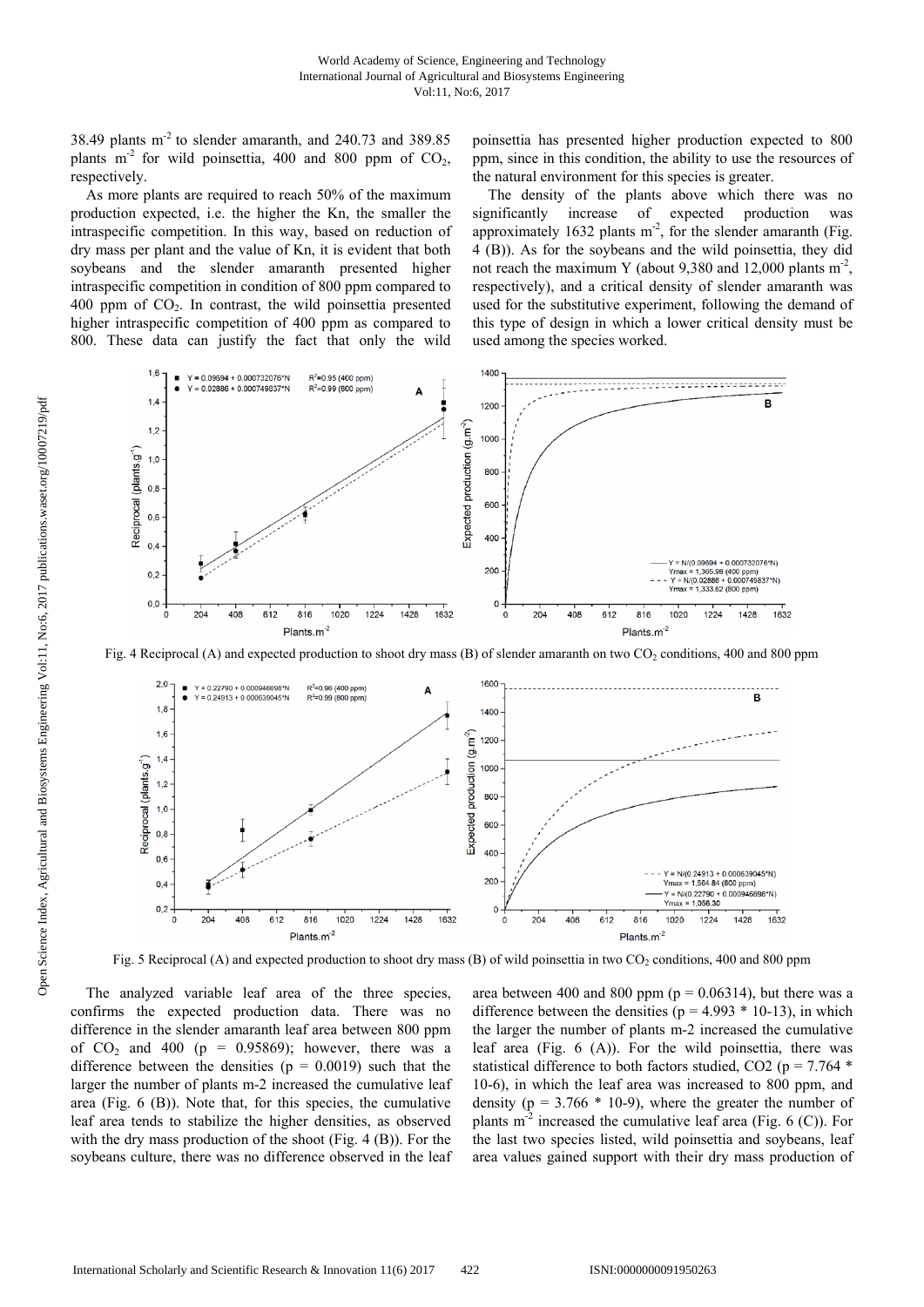the shoot (Figs.  $3$  (B) and  $5$  (B)), which does not stabilize in the highest densities, or, does not reach the Y max.

The three species showed different photosynthetic characteristics (Tables I-III). There was a difference in photosynthesis (A) and WUE of the soybeans between 400 and 800 ppm of  $CO<sub>2</sub>$ , being these two major variables in condition of 800 ppm (Table I). For the slender amaranth A, WUE and stomatal conductance (gs) were greater at 400 ppm (Table II), while for the wild poinsettia only the variable gs differed between 400 and 800 ppm, which is higher in 800 ppm  $CO<sub>2</sub>$  condition (Table III). There was also a difference in density function of photosynthetic plants  $m<sup>2</sup>$ , for two species of weeds. The higher the density the less the A, gs, transpiration and ICE of weeds (Tables II and III). There was no interaction between factors,  $CO<sub>2</sub>$  and plant density, for any of the variables in the three studied species C3 metabolism, plants like soybeans and the wild poinsettia, have better use of  $CO<sub>2</sub>$  through photosynthetic rate increase, when the same is found in higher concentrations in the atmosphere. This is because, under current conditions, the  $O_2$  competes with  $CO_2$ by the enzyme rubisco binding site, thus resulting in the loss of carbon by photorespiration. With the increase in concentration of this gas in the atmosphere, it also increases the competition of this front of the  $O<sub>2</sub>$  and photorespiration ceases, leading to an increase in photosynthesis, as observed in this work. The same does not tend to occur for C4 metabolism plants since under current conditions ( $\sim$  390 ppm), these plants already are at a maximum  $CO<sub>2</sub>$  saturation on the rubisco, because of its anatomy. In addition, as C4 plants with a smaller and more responsive  $CO<sub>2</sub>$ , the amount of rubisco enzymes in these plants is less as compared to C3 plants, which has no positive response to the increase in this atmospheric gas.



Fig. 6 Soybean leaf area (A), slender amaranth (B) and wild poinsettia (C) depending on the density of plants in two CO<sub>2</sub> conditions, 400 and 800 ppm

| PHOTOSYNTHESIS (A), STOMATAL CONDUCTANCE (GS), TRANSPIRATION (E), |           |                          |           |            |           |
|-------------------------------------------------------------------|-----------|--------------------------|-----------|------------|-----------|
| WUE, AND INSTANT CARBOXYLATION EFFICIENCY (ICE)                   |           |                          |           |            |           |
|                                                                   | A         | gs                       | E         | WUE        | ICE       |
|                                                                   |           | $[CO2]$ ppm              |           |            |           |
| 400                                                               | 7.76 B    | 0.168A                   | 2.25A     | 3.51 B     | 0.024A    |
| 800                                                               | 12.24 A   | 0.161A                   | 2.14A     | 5.71 A     | 0.019A    |
|                                                                   |           | Density (plants. $m-2$ ) |           |            |           |
| 204                                                               | 11.28A    | 0.193 A                  | 2.31 A    | 4.90 A     | 0.026A    |
| 408                                                               | 10.80 A   | 0.146A                   | 2.28A     | 4.98 A     | 0.020 A   |
| 816                                                               | 10.12 A   | 0.181A                   | 2.33A     | 4.33 A     | 0.022 A   |
| 1632                                                              | 7.81 A    | 0.137A                   | 1.86A     | 4.22A      | 0.018A    |
|                                                                   |           | P valor                  |           |            |           |
| CO <sub>2</sub>                                                   | $26.65**$ | $0.096$ ns               | $0.43$ ns | $91.23$ ** | $1.86$ ns |
| Dens                                                              | 3.15ns    | $1.77$ ns                | $2.04$ ns | $2.84$ ns  | $1.08$ ns |
| $CO2 X$ Dens                                                      | $0.81$ ns | $1.08$ ns                | $0.03$ ns | $0.92$ ns  | $0.90$ ns |
| Normality                                                         | 0.39      | 0.19                     | 0.73      |            | 1         |

TABLE I

Averages followed by the same letter in the column with no difference among themselves, by the tukey test. \* And \*\*: significant to a 1 and 5% probability of error. NS: not significant.

Though C3 plants feature better performance with the increment of  $CO<sub>2</sub>$ , this must be accompanied by a nutritional supply suitable; otherwise, these photosynthetic advantages may not be observed [26]. This may justify the fact that wild poinsettia did not increase photosynthetic rate at 800 ppm, as soybeans. According to  $[27]$ ,  $CO<sub>2</sub>$  levels change increases the competition between rice and *E. crusgalli* in favor of rice, since the absorption and concentration of N, P, K was higher in rice compared to the weed. The paragraph also proved to be the limiting factor for increasing rice dry mass in high  $CO<sub>2</sub>$ [28]. In this manner, because it is a legume with high capacity of biological fixation of nitrogen from the soil, soybeans may have been favored in relation to the wild poinsettia and thus make better use of the increment of  $CO<sub>2</sub>$  from the atmosphere.

| <b>TABLE II</b>                                                   |
|-------------------------------------------------------------------|
| PHOTOSYNTHESIS (A), STOMATAL CONDUCTANCE (GS), TRANSPIRATION (E), |
| WUE, AND INSTANT CARBOXYLATION EFFICIENCY (ICE) OF SLENDER        |
| ANGAD ANTEE                                                       |

|                 | <b>AMARANTH</b> |                                   |                  |                 |            |
|-----------------|-----------------|-----------------------------------|------------------|-----------------|------------|
|                 | A               | <b>Gs</b>                         | E                | WUE             | ICE        |
|                 |                 | $[CO2]$ ppm                       |                  |                 |            |
| 400             | 8.12 A          | 0.049A                            | $1.03 \text{ A}$ | 7.78 A          | 0.063 A    |
| 800             | 6.34 B          | 0.037 B                           | 1.09A            | 5.84 B          | 0.048A     |
|                 |                 | Density (plants.m <sup>-2</sup> ) |                  |                 |            |
| 204             | 10.76A          | 0.063 A                           | 1.52A            | 7.17 A          | 0.081A     |
| 408             | 7.56 B          | 0.042 B                           | 1.07 B           | 7.12A           | 0.066A     |
| 816             | $6.04$ BC       | $0.035$ BC                        | 0.89 B           | $7.00\text{ A}$ | $0.045$ AB |
| 1632            | 4.56 C          | 0.029C                            | 0.77B            | 5.96 A          | 0.03 B     |
|                 |                 | P valor                           |                  |                 |            |
| CO <sub>2</sub> | $7.84**$        | $8.57**$                          | $0.49$ ns        | $17.70**$       | $2.59$ ns. |
| Dens            | $17.33**$       | $22.31**$                         | $15.03**$        | $1.56$ ns       | $6.36**$   |
| $CO2$ X Dens    | $0.40$ ns       | $0.55$ ns                         | $0.87$ ns        | $0.20$ ns       | $0.32$ ns  |
| Normality       | 0.81            | 0.72                              | 0.36             | 0.35            | 0.35       |

Averages followed by the same letter in the column with no difference among themselves, by the tukey test. \* And \*\*: significant to a 1 and 5% probability of error. NS: not significant.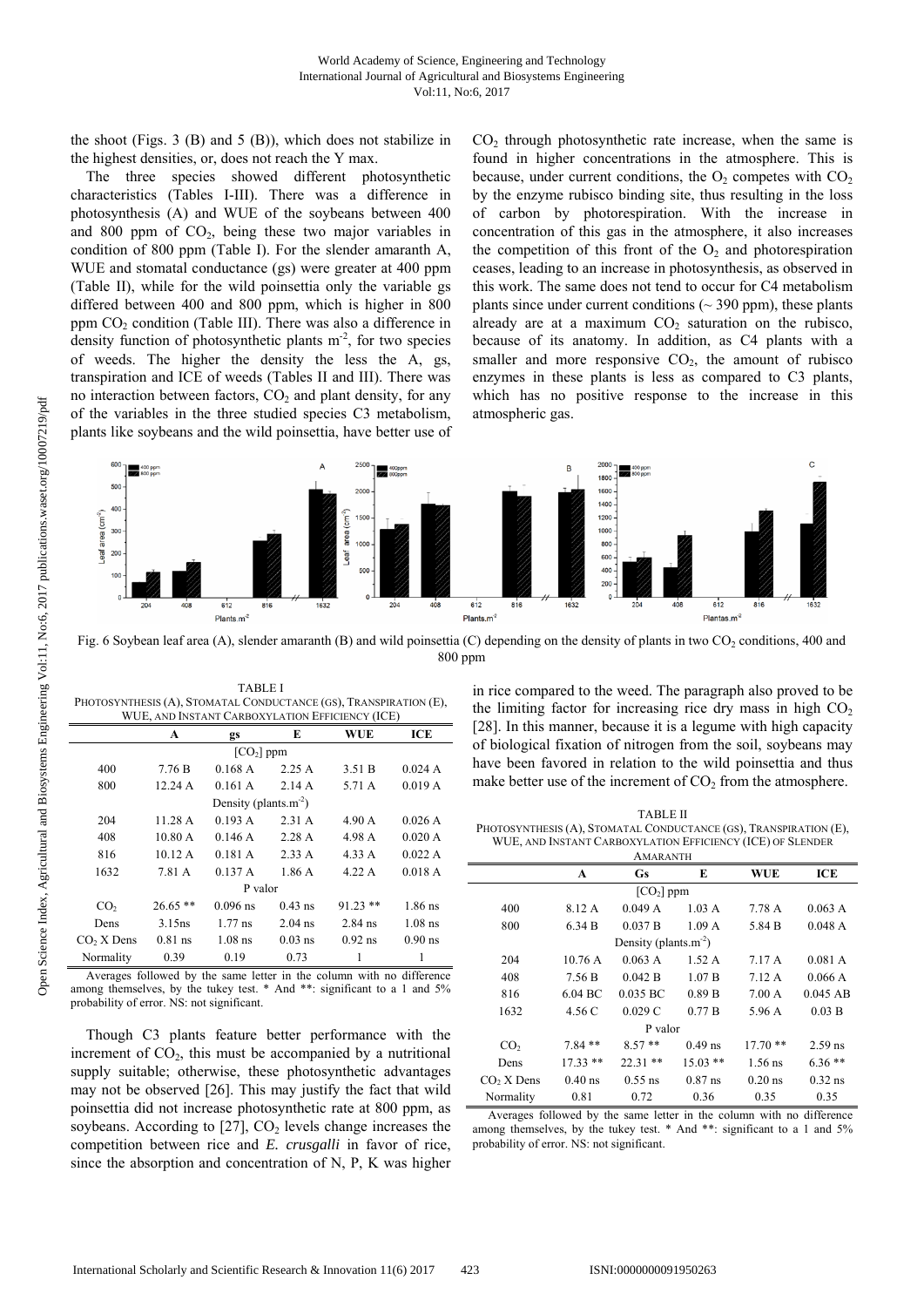TABLE III PHOTOSYNTHESIS (A), STOMATAL CONDUCTANCE (GS), TRANSPIRATION (E), WUE, AND INSTANT CARBOXYLATION EFFICIENCY (ICE) OF WILD

|                 |           | <b>POINSETTIA</b>                 |            |           |            |
|-----------------|-----------|-----------------------------------|------------|-----------|------------|
|                 | A         | <b>Gs</b>                         | E          | WUE       | ICE        |
|                 |           | $[CO2]$ ppm                       |            |           |            |
| 400             | 4.85 A    | 0.038 B                           | 1.05A      | 4.66 A    | 0.026A     |
| 800             | 5.87 A    | 0.056A                            | 1.28A      | 4.51 A    | 0.027A     |
|                 |           | Density (plants.m <sup>-2</sup> ) |            |           |            |
| 204             | 8.05 A    | 0.058A                            | 1.7A       | 4.69 A    | 0.04A      |
| 408             | 5.96 AB   | 0.056                             | $1.29$ AB  | 4.65A     | $0.031$ AB |
| 816             | 4.39 B    | 0.043                             | $0.99$ BC  | 4.29 A    | 0.022 B    |
| 1632            | 3.04 B    | 0.031                             | 0.69C      | 4.70 A    | 0.016 B    |
|                 |           | P valor                           |            |           |            |
| CO <sub>2</sub> | $1.69$ ns | $12.14**$                         | $2.94$ ns  | $0.19$ ns | $0.20$ ns  |
| Dens            | $7.51*$   | $5.95**$                          | $10.53$ ** | $0.33$ ns | $5.86**$   |
| $CO2 X$ Dens    | $0.24$ ns | $0.26$ ns                         | $0.56$ ns  | $1.34$ ns | $0.32$ ns  |
| Normality       | 0.86      |                                   | 0.75       | 1         | 1          |

Averages followed by the same letter in the column with no difference among themselves, by the tukey test. \* And \*\*: significant to a 1 and 5% probability of error. NS: not significant.

For the graphical analysis on substitution series, it is considered that if the relative production (RP) results in a straight line, there is no effect of one species over another, or the ability of the species to interfere over one another are equivalents. If the RP result is a concave line, it means damage to growth of one or both species involved; and if the RP result is a convex line, benefit the growth of one or both species. Total RP (TRP), if the same results in a straight line, being equal to 1, it means that competition occurs by the same no competition, due to the supply of resources to overcome the demand or because the species have different ecological niches; when there is less than a concave, antagonism occurs with mutual damage to the species involved [20].

The values of RP and TRP obtained in the mixture of the two species (soybeans X slender amaranth and soybeans X wild poinsettia) deviated from the expected production line at both concentrations of  $CO<sub>2</sub>$  (Figs. 7 and 8). In the first test, soybeans X slender amaranth, the two species produced underwhelming mass, showing a concave curve, thus demonstrating that the coexistence of these species affects the accumulation of dry mass for both species. This reduction in the RPs of species reduced also the TRP to 57 and 64% under the conditions of 400 and 800 ppm of  $CO<sub>2</sub>$ , respectively (Figs. 7 (A) and (B)). The same happened in the second test, soybeans X wild poinsettia, in which the coexistence of species reduced the per capita resource efficiency for both. The accumulation of biomass (soybeans  $+$  wild poinsettia) was also less than 1, differed significantly between the two environmental conditions. The relative Y total presented a mass joint reduction of approximately 22% of 400 to 800 ppm  $(Figs. 8 (A)$  and  $(B)$ ).

Based on polynomial equations of the series and considering a population with 10% infestation of weeds, the conviviality of culture with the slender amaranth reduces productivity to 12 and 13%, the 400 and 800 ppm of  $CO<sub>2</sub>$ , respectively. Already in coexistence with the wild poinsettia, the soybeans had its productivity reduced to 18 (400 ppm) and 21% (800 ppm).



Fig. 7 Relative production of soybeans and slender amaranth to 400 ppm (A) and 800 ppm (B), substitute model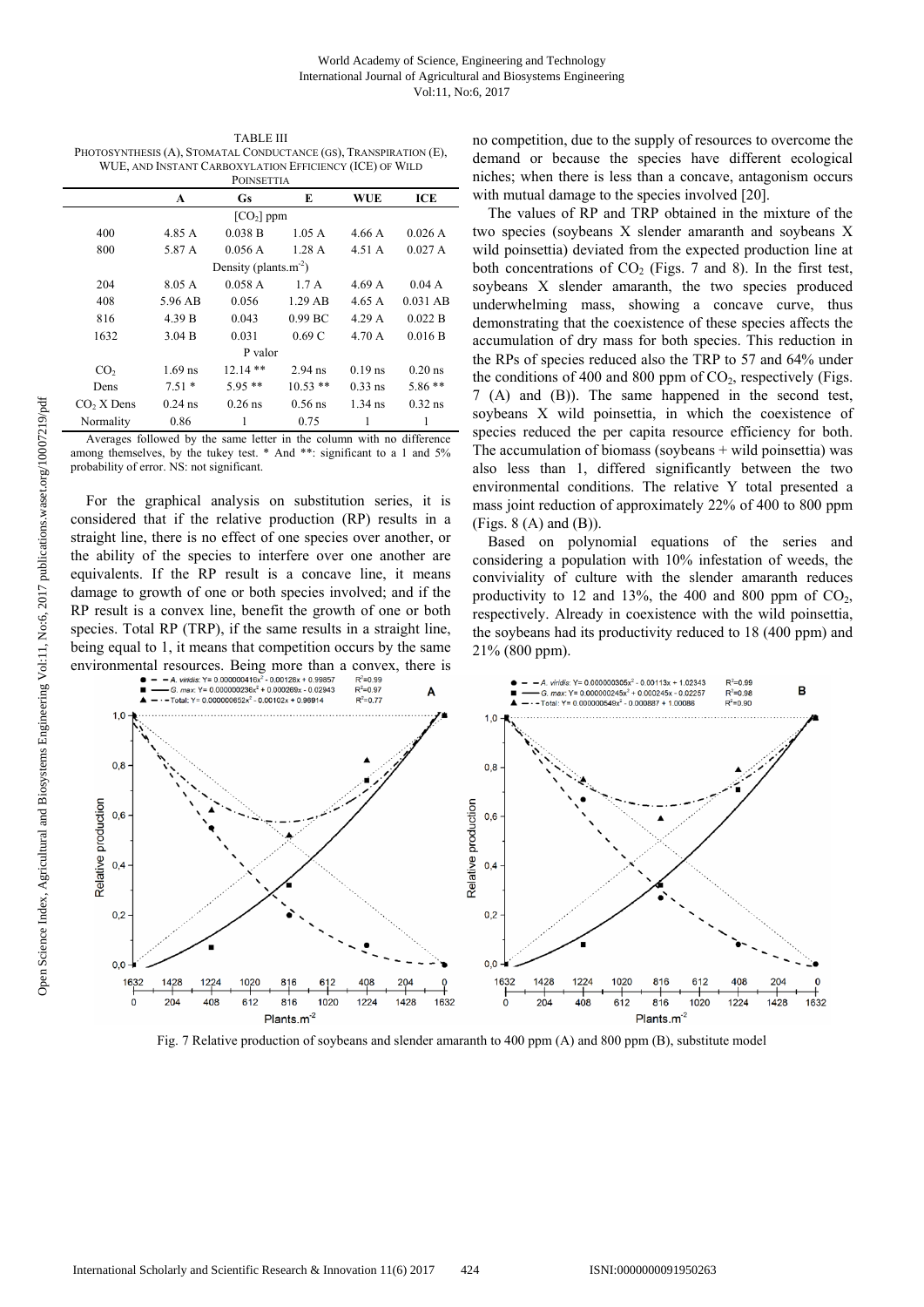#### World Academy of Science, Engineering and Technology International Journal of Agricultural and Biosystems Engineering Vol:11, No:6, 2017



Fig. 8 Production related to soybeans and wild poinsettia to 400 ppm (A) and 800 ppm (B), substitute model

Through the analysis of the relative CRO, it was observed that when in coexistence with the slender amaranth, soy was more aggressive than the weed plant  $(CRO > 1)$  in the proportions 50:75:25 and 50 (S:SA), and only on proportion 25:75, the slender amaranth proved more aggressive than culture. When in coexistence with wild poinsettia, only in the population with the highest proportion of culture (75:25), soy proved to be more aggressive than the wild poinsettia. This occurred in a manner similar to  $CO<sub>2</sub>$  (Table IV). Considering a population with equal proportions of crop and weed (50:50), the density of plants studied  $(1632 \text{ plants} \text{ m}^2)$ , soybeans preferred a slender amaranth plant to a wild poinsettia. It is important to note that the anticipated changes in atmospheric  $CO<sub>2</sub>$  levels should not change these characteristics once in 800 ppm the wild poinsettia was even more aggressive than soybeans. However, it is observed that the increase of  $CO<sub>2</sub>$  in the atmosphere tends to increase the aggressiveness of soybean culture in relation to the wild poinsettia, since the CRO was 0.87 to 0.93.

TABLE IV RELATIVE CRO OF SOYBEANS FOR THE SERIES SUBSTITUTE, SOYBEANS IN COEXISTENCE WITH SLENDER AMARANTH (SXSA) AND SOYBEANS IN COEXISTENCE WITH WILD POINSETTIA (SXWP)

|                             |       | 400 ppm $CO2$ 800 ppm $CO2$ |  |  |
|-----------------------------|-------|-----------------------------|--|--|
| soybeans X slender amaranth |       |                             |  |  |
| 75:25 (S:SA)                | 2.923 | 2.924                       |  |  |
| 50:50 (S:SA)                | 1.603 | 1.174                       |  |  |
| 25:75(S:SA)                 | 0.404 | 0.378                       |  |  |
| soybeans X wild poinsettia  |       |                             |  |  |
| 75:25 (S:WP)                | 2.287 | 7.013                       |  |  |
| 50:50 (S:WP)                | 0.865 | 0.929                       |  |  |
| 25:75 (S:WP)                | 0.250 | 0.272                       |  |  |

#### IV. CONCLUSION

The increasing levels of  $CO<sub>2</sub>$  in the atmosphere impact

significantly the interaction between crops and weeds in agricultural areas. That is because C3 metabolism plants can increase the demand for resources, reducing further crop productivity. In this manner, changes can occur in the weed community, modifying the weed management system.

#### ACKNOWLEDGMENT

The authors thank the State of Sao Paulo Research Foundation in Brazil (FAPESP) for the scholarship that was granted to the first author.

#### **REFERENCES**

- [1] NOAA. Earth System Research Laboratory. Trends in atmospheric carbon dioxide. Available in: www.esrl.noaa.gov. Access 20/01/2017.
- [2] IPCC, Summary for Policymakers. In: Climate Change 2013: The Physical Science Basis. Contribution of Working Group I to the Fifth Assessment Report of the Intergovernmental Panel on Climate Change (Stocker, T.F., D. Qin, G.-K. Plattner, M. Tignor, S. K. Allen, J. Boschung, A. Nauels, Y. Xia, V. Bex and P.M. Midgley (eds.)). Cambridge University Press, Cambridge, United Kingdom and New York, NY, USA.
- [3] L. Q. Jing, Y. Z. Wu, S. T. Zhuang, Y. X. Wang, J. G. Zhu and L. X. Yang, "Effects of  $CO<sub>2</sub>$  enrichment and spikelet removal on rice quality under open-air field conditions" *Journal of Integrative Agriculture,* vol. 15, no. 9, pp. 2012–2022, 2016.
- [4] E. A. Ainsworth, A. Rogers, A. D. B. Leakey, L. E. Heady, Y. Gibon, M. Stitt and U. Schurr, "Does elevated atmospheric  $(CO<sub>2</sub>)$  alter diurnal C uptake and the balance of C and N metabolites in growing and fully expanded soybean leaves?", *Journal of Experimental Botany*, vol. 58, pp. 579–591, 2007.
- [5] F. M. Damatta, A. Grandis, B. C. Arenque and M. S. Buckeridge, "Impacts of climate changes on crop physiology and food quality", *Food Research International*, vol. 43, pp. 1814-1823, 2010.
- [6] M. Tausz, S. T. Posch, R. M. Norton, G. J. Fitzgerald, M. E. Nicolas and S. Seneweera, "Understanding crop physiology to select breeding targets and improve crop management under increasing atmospheric  $CO<sub>2</sub>$ concentrations" *Environmental and Experimental Botany*, vol. 88, pp. 71– 80, 2013.
- [7] B. A. Kimball, K. Kobayashi and M. Bindi, "Responses of agricultural crops to free-air CO enrichment", *Advances in Agronomy*, vol. 77, pp.